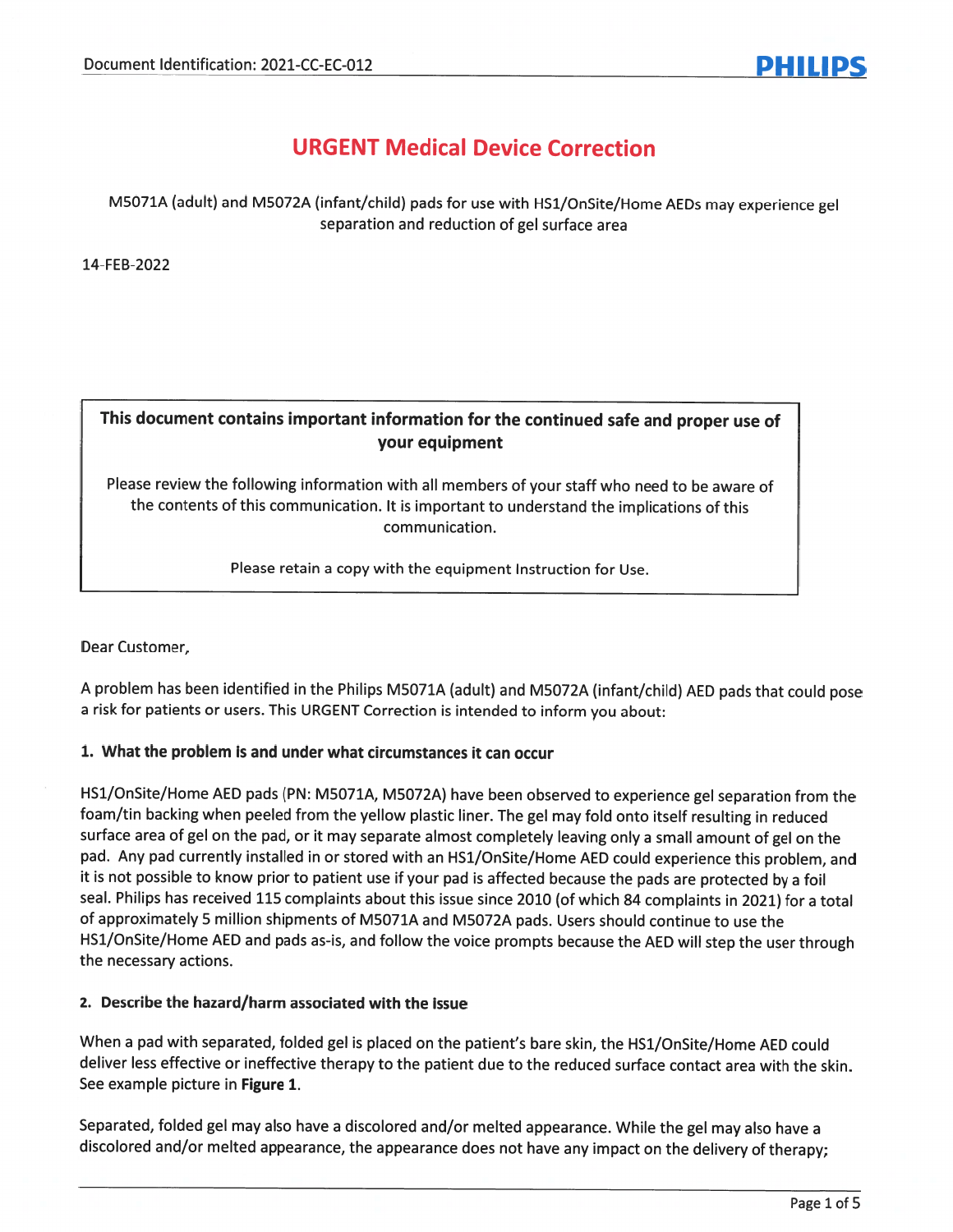however, there may be <sup>a</sup> delay in therapy if the user hesitates to apply the pa<sup>d</sup> due to its appearance, and the AED may deliver less effective or ineffective therapy to the patient due to the reduced contact area with the skin. See example picture in Figure 2.

It is also possible that the ge<sup>l</sup> could separate almost completely from the foam/tin backing when peeled, (see Figure 3.) Due to a small amount of gel surface contact area with the skin, electrical arcing could occur when a shock is delivered leading to burns to the patient's skin, or the AED could be unable to deliver any shock through the pads. <sup>A</sup> delay in therapy will result while the user installs <sup>a</sup> replacement pads cartridge (if available) or performs CPR while waiting for Emergency Medical Services Personnel to arrive. For comparison, Figure 4 shows <sup>a</sup> normal pad. No matter the state of the pad, follow the voice prompts because the AED will step you through the necessary actions.



Figure 1: Separated gel that has folded

Action: Apply pads to the patient. Do not hesitate. Action:



onto itself when peeled.  $Figure 2$ : Separated, folded gel may also have <sup>a</sup> discolored and/or melted appearance.

> Apply pads to the patient. Do not hesitate.

Figure 3: Gel almost completely separated from backing.

Action: Rep/ace pads cartridge if <sup>a</sup> spare is available. If no spare is available, perform CPR until help arrives.



Figure 4: Normal pad.

Action: Apply pads to the patient according to the Instructions for Use/Owner's Manual.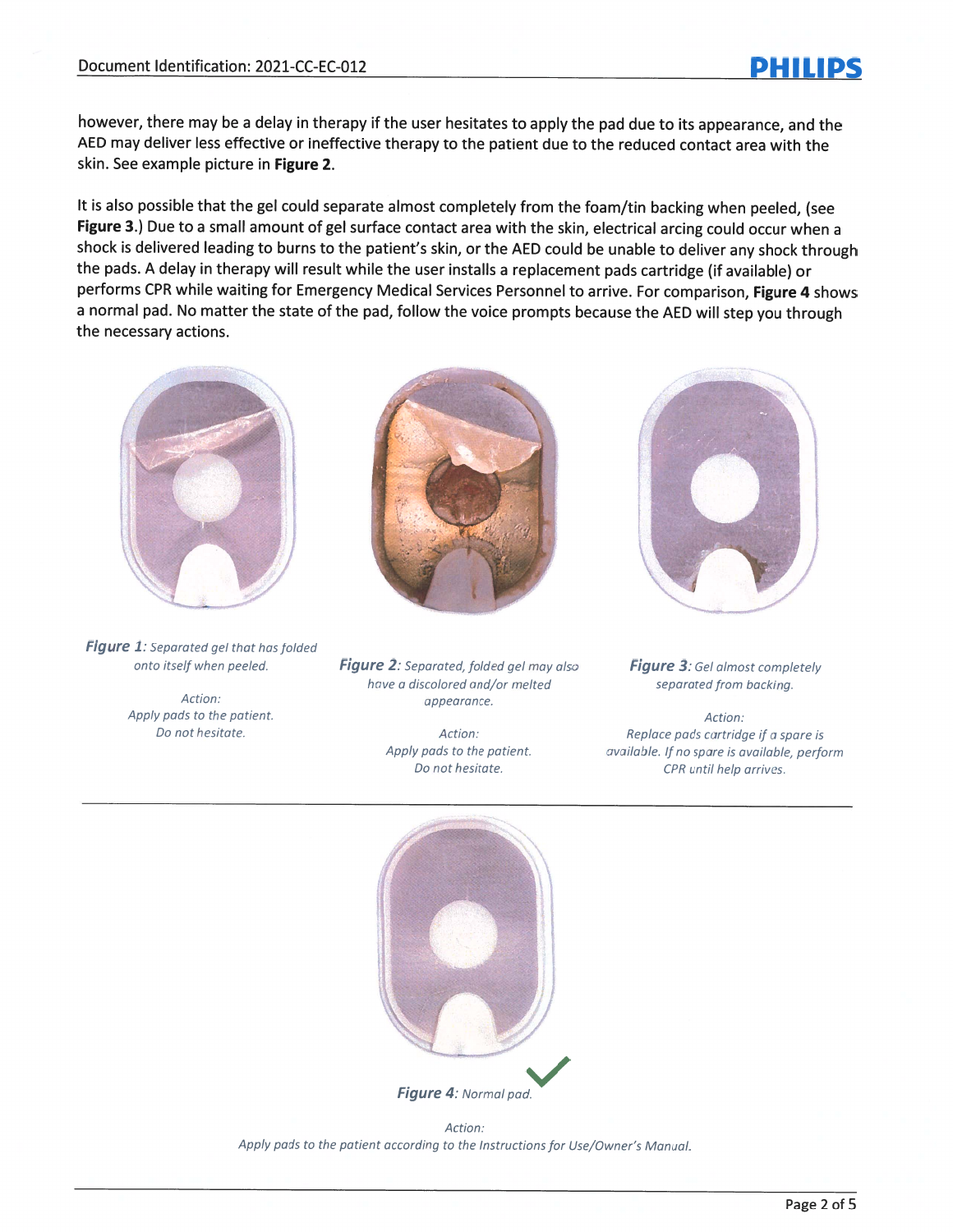### 3. Affected products and how to identify them

Affected products include all Lots of Adult and Infant/Child Pads Cartridges (PN5: M5071A and M5072A) installed in or stored as spares with the HS1, OnSite, and Home AEDs. This notice takes into consideration only pads that are unexpired. Note, subsequent shipments will still be affected until updated pads are available.

The M5071A and M5072A par<sup>t</sup> numbers are located on the pads cartridge and the foil packaging. The M5072A identifier can also be found on the box that Infant/Child pads are shipped in. See <sup>p</sup>hotos below with the location of the par<sup>t</sup> number circled.



#### 4. Describe the actions that should be taken by the customer / user in order to prevent risks for patients or users

Continue using the HS1/OnSite/Home AED and pads as-is. During use, ensure the majority of the pa<sup>d</sup> surface is covered with ge<sup>l</sup> and apply the pads to the patient. If you notice the ge<sup>l</sup> beginning to separate from the foam backing as you peel, try to preven<sup>t</sup> the ge<sup>l</sup> from folding onto itself if possible. Do not hesitate to apply the pads to the patient unless the gel has almost completely separated from the backing as in Figure 3. In case of trouble, install spare pads if available and continue the rescue. No matter the state of the pads, follow the voice prompts because the AED will step you through the necessary actions.

Do not try to examine the pads ge<sup>l</sup> prior to patient use. It is not possible to know if your pads are affected by the problem prior to use because the pads are protected by <sup>a</sup> foil seal. The foil seal on the pads cartridge should be opene<sup>d</sup> only for patient use in an emergency because the pads will quickly dry out if the foil seal is broken.

Philips recommends that you store <sup>a</sup> spare pads cartridge with your HS1/OnSite/Home AED. <sup>A</sup> short video showing how to replace the pads cartridge can be found at: www.philips.com/replace-aed-pads

If the problem continues and you do not have <sup>a</sup> spare pads cartridge, attend to the patient, providing CPR if needed, until Emergency Medical Services Personnel arrive.

Please pass this notice to all those who need to be aware within your organization or to any organization where HS1/Onsite/Home AED devices or pads cartridges have been transferred, (if appropriate.)

Keep <sup>a</sup> copy of this letter with the Instructions for Use/Owner's Manual of your HS1/OnSite/Home AED because subsequent shipments of M5071A and M5072A pads will still be affected until updated pads are available.

Finally, please complete and return the Reply Form found at the end of this letter.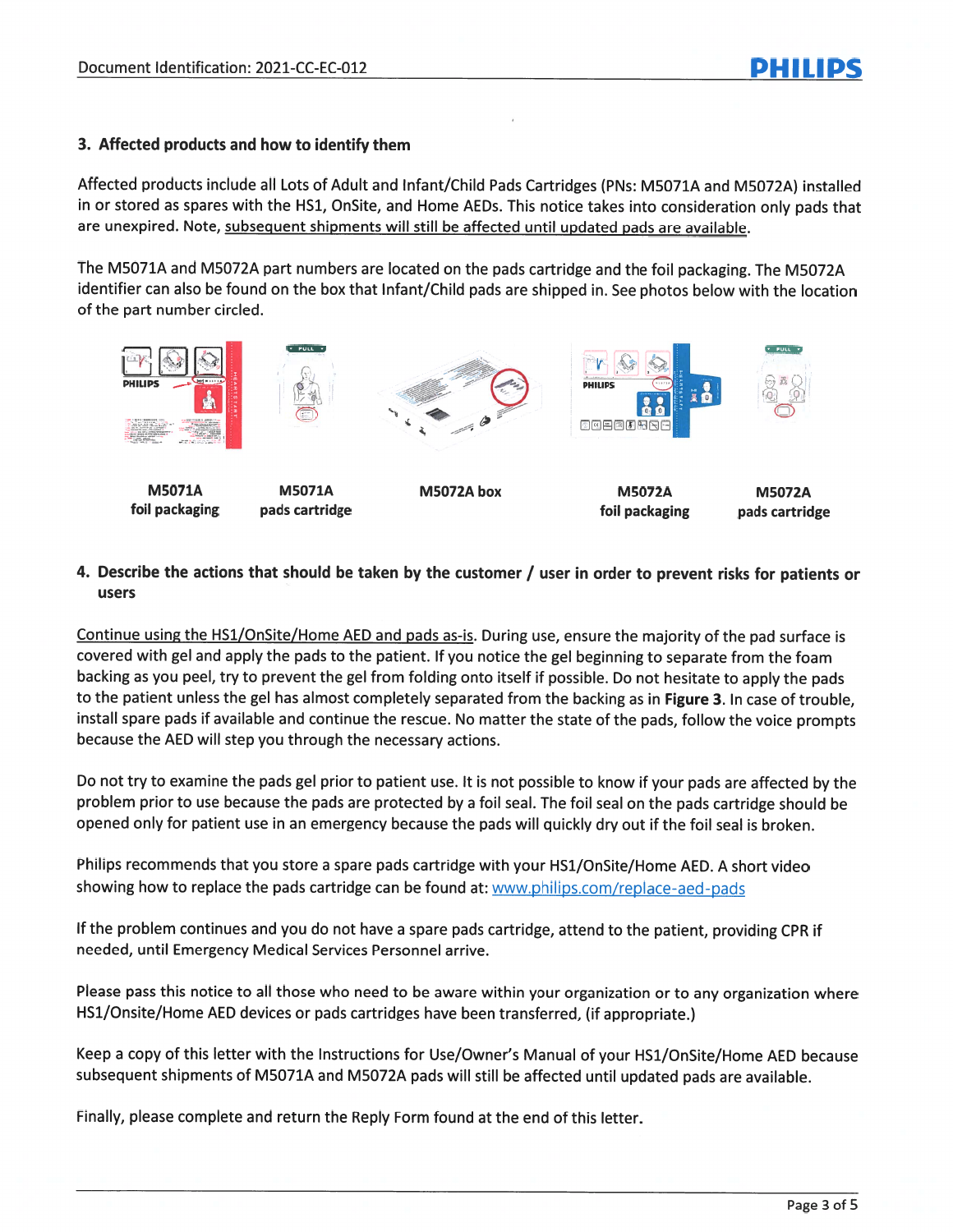### 5. Describe the actions planned by the Philips Emergency Care and Resuscitation business to correct the problem

Philips is actively working on design changes intended to eliminate the issue in the M5071A and M5072A pads. Philips projects to release updated pads later in 2022, dependent upon design activities and subcomponent availability. Philips <sup>p</sup>lans to notify eligible customers and supply updated pads.

#### 6. Additional information

Users should follow the voice prompts because the AED will step you through the necessary actions. As described in the Instructions for Use, you may hear voice prompts to assist you as shown below.

| HS1/OnSite/Home tells you:                                                                                                                                        | Possible cause                                                                                                                                                                                        | <b>Recommended action</b>                                                                                                                                         |
|-------------------------------------------------------------------------------------------------------------------------------------------------------------------|-------------------------------------------------------------------------------------------------------------------------------------------------------------------------------------------------------|-------------------------------------------------------------------------------------------------------------------------------------------------------------------|
| to insert a pads cartridge                                                                                                                                        | The pads cartridge has been damaged.                                                                                                                                                                  | Insert a new pads cartridge.                                                                                                                                      |
| to press pads firmly to the<br>skin<br>to make sure the pads have<br>been removed from the liner<br>the pads should not be<br>touching the patient's<br>clothing. | The pads are not properly applied to<br>the patient.                                                                                                                                                  | Make sure the pads are sticking<br>completely to the patient's skin.                                                                                              |
| to insert new pads cartridge                                                                                                                                      | The pads cartridge has been opened<br>and the pads peeled off the liner, but<br>the pads have not been successfully<br>attached to the patient. There may be<br>a problem with the pads<br>cartridge. | Replace the damaged pads<br>cartridge. Pull up the handle on<br>the cartridge cover, and replace<br>pads on patient with new pads<br>to continue with the rescue. |

If you need any further information or suppor<sup>t</sup> concerning this issue, <sup>p</sup>lease contact your local Philips representative, or contact Philips at (800) 263-3342.

This notice has been reported to the appropriate Regulatory Agencies. Be sure to repor<sup>t</sup> any occurrence of this issue to Philips, your Philips representative, or to the FDA. Adverse reactions or quality problems experienced with the use of this product may be reported to the FDA's MedWatch Adverse Event Reporting program either online, or by regular mail, or by fax.

Philips regrets any inconvenience caused by this problem.

Sincerely Isticial

Tanya DeSchmidt Director of Quality Emergency Care and Resuscitation